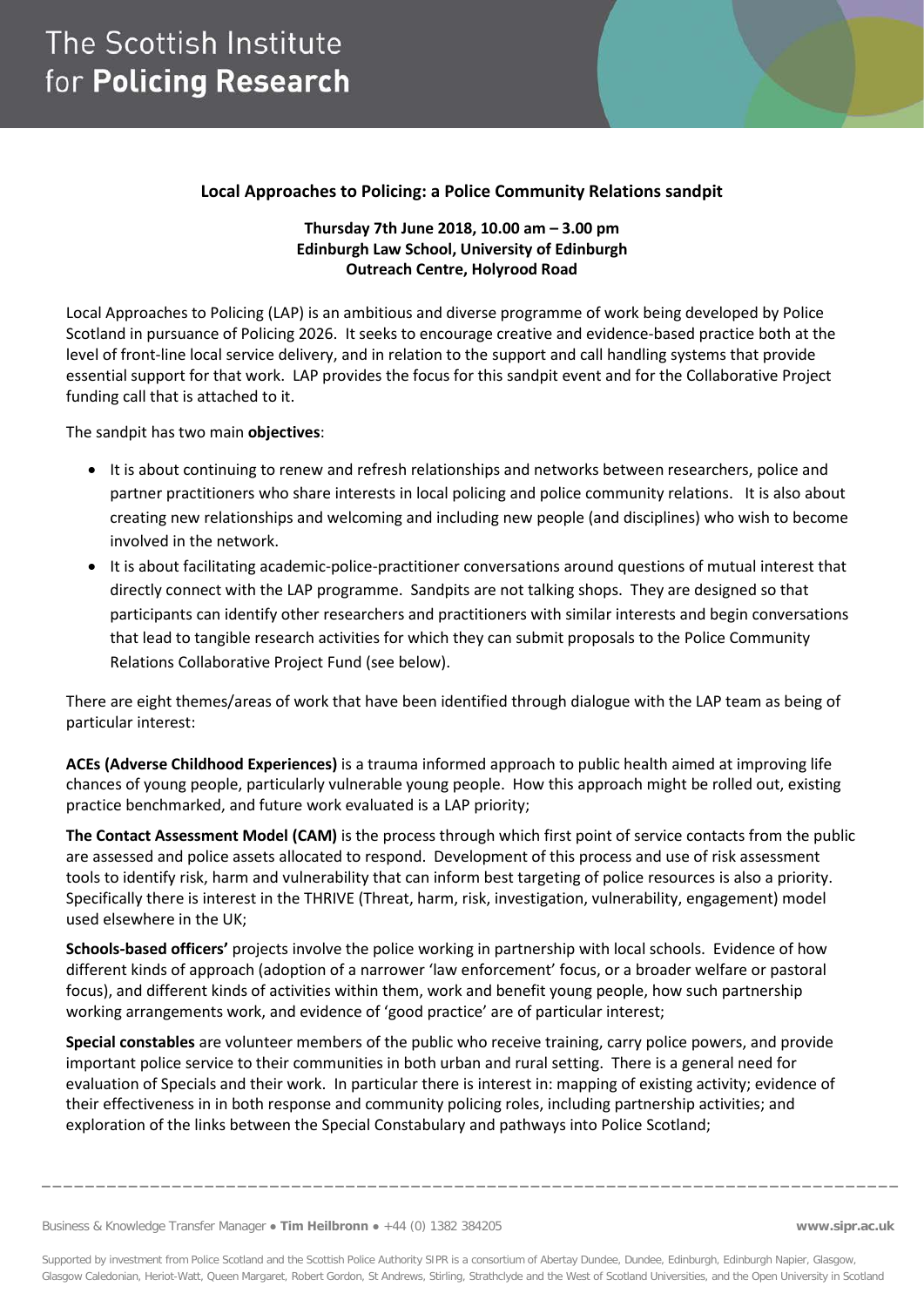# The Scottish Institute for Policing Research

**Partnership crisis response models to mental health and distress** is an emerging partnership between Police Scotland, the NHS and the Scottish Ambulance Service. It reflects recognition of the fact that an increasing amount of police business has a mental health dimension and that sharing expertise across these sectors is a vital part of providing vulnerable members of the public with appropriate service. The LAP team are interested in hearing about any international evidence in this field that might support development of practice in Scotland. The development and evaluation of pilot work would also be of interest;

**Public confidence and satisfaction** are key aims of local policing. A confident public is a public that is more likely to engage with the police and communicate problems that are happening. Drivers of public confidence and satisfaction (e.g. social media use; procedural justice approaches; information campaigns) and support in evaluating them are ongoing areas of work in the LAP team;

**Impact and Effectiveness of Response Policing.** Academic research has regularly explored the impact and effectiveness of Community and Neighbourhood Policing but what impact and influence do dedicated Response Officers have on communities across Scotland?

**Centralism and localism.** How does Police Scotland provide central services, direction and stability while empowering Local Leaders, Officers and Communities to focus on local needs across remote, rural and urban communities?

Participants **must** align any contributions (see below) to one of these themes/areas of work. However, the characterizations of them here are merely to provide some prompts as to how they might be explored further and are by no means exhaustive. The sandpit welcomes the introduction of new, challenging dimensions of these issues as well as approaches that draw on empirical findings and/or theoretical insights.

#### **The sandpit: approach and organisation**

The sandpit is open to all members of the SIPR network and all practitioners and organisations with an interest in the themes of the LAP programme. The idea is for the agenda to be open, and for there to be maximum opportunities for similarly minded participants to share ideas.

### **If you would like to participate, please register, by Friday 25th May, using the SIPR website at: [http://www.sipr.ac.uk/events/sandpit\\_080618.php](http://www.sipr.ac.uk/events/sandpit_080618.php) or contact Tim Heilbronn (t.d.heilbronn@dundee.ac.uk)**

When registering please be sure to include your **institutional affiliation** and what **particular theme/area of work you have a specific interest in**. All participants (academic and practitioner) will be asked to provide a **5 minute 'pitch'** of their field of interest/expertise and/or of any specific research ideas that they would actively like to share and engage potential collaborators with. In order to assist with the organisation of the event around participants' own contributions we urge you to *inform organisers at least 48 hrs in advance if it becomes apparent that you will not be able to attend*.

#### **Police Community Relations Collaborative Project Funding**

As noted, a key objective of the sandpit is that it should stimulate connections and ideas that can be taken forward and actioned beyond the sandpit itself. It is envisaged that there will be tangible outcomes and outputs that result from the sandpit. SIPR will award Police Community Relations Collaborative Project Funding grants to support ongoing activity that emerges from the sandpit. An in-exhaustive list of the kinds of thing that could be supported through these grants includes:

• A systematic review of evidence on a given topic & a process for promoting its use

Supported by investment from Police Scotland and the Scottish Police Authority SIPR is a consortium of Abertay Dundee, Dundee, Edinburgh, Edinburgh Napier, Glasgow, Glasgow Caledonian, Heriot-Watt, Queen Margaret, Robert Gordon, St Andrews, Stirling, Strathclyde and the West of Scotland Universities, and the Open University in Scotland

**\_\_\_\_\_\_\_\_\_\_\_\_\_\_\_\_\_\_\_\_\_\_\_\_\_\_\_\_\_\_\_\_\_\_\_\_\_\_\_\_\_\_\_\_\_\_\_\_\_\_\_\_\_\_\_\_\_\_\_\_\_\_\_\_\_\_\_\_\_\_\_\_\_\_\_\_\_\_\_**